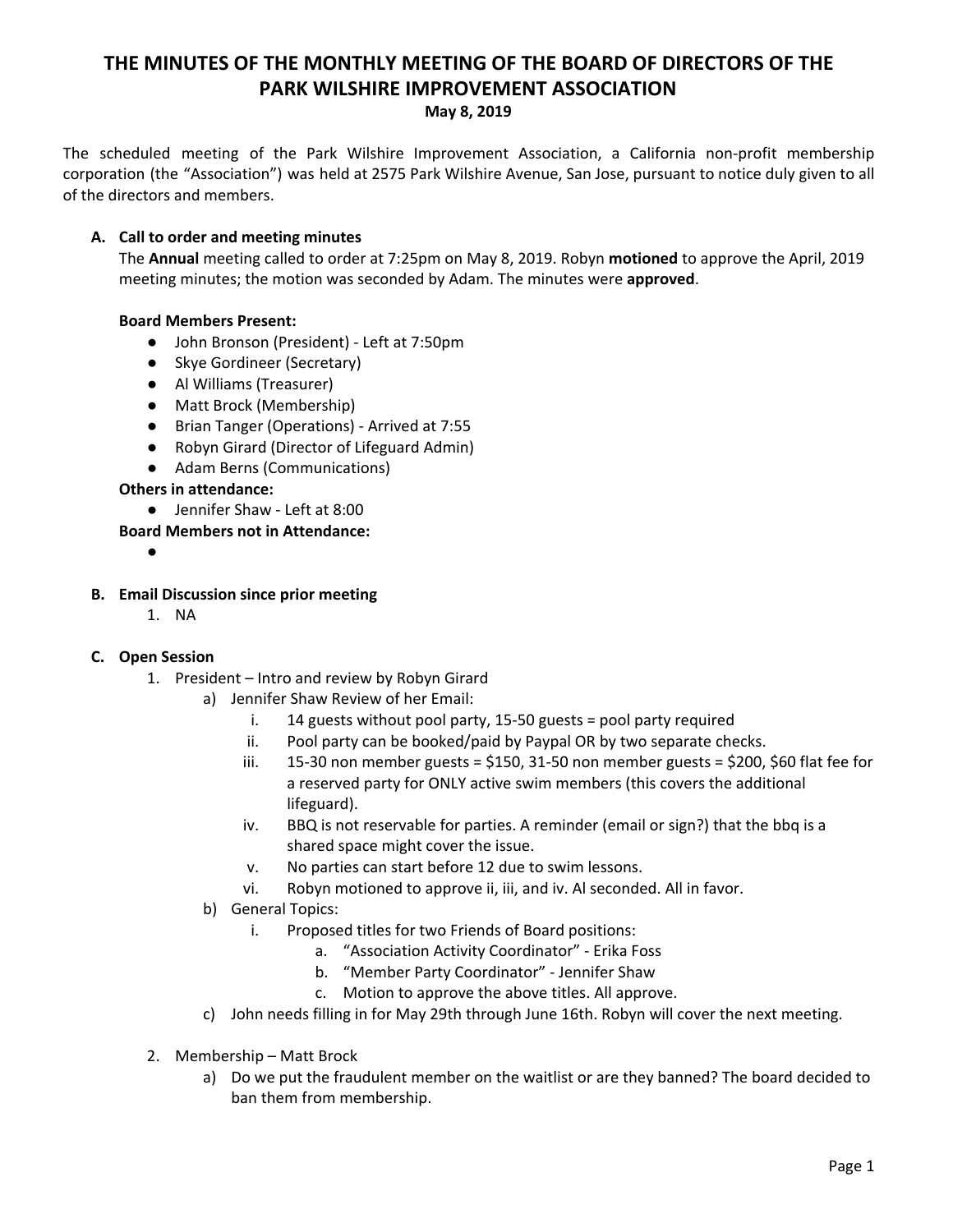- b) A missed email for a nearby renter looks like their waitlist application was missed. Correspondence can be established from 2014 therefore it was voted to invite them for membership this season.
- c) Matt asked to repaint the benches by the kiddie pool.
- d) Does heater number 3 work?
- e) Repaired lighted in main pool not functioning again.

| Membership Snapshot as of 5/8/19:           |     |                            |
|---------------------------------------------|-----|----------------------------|
| Resident Swim Members (done and forecasted) | 94  | $(5/15/18=94)$             |
| Returning Swim Non-Resident (SN) Members    | 134 | (24 dropped, 1 kicked out) |
| New SN (reached out to thus far)            | 24  |                            |
| New SN (forecasted)                         | 6   |                            |
| Late Resident Swim Members (estimate)       | 3   |                            |
| Total                                       | 261 |                            |

- 3. Secretary Skye Gordineer
	- a) None.
- 4. Treasurer Al Williams
	- a) No Finance Committee meeting was held. Emergency repair of pool clubhouse plumbing took priority.
	- b) Al motioned to rekey. All approved.
	- c) Al motioned to pay Kyle ½ membership dues. Adam second. All approved.
	- d) Financial report and historical summary:

| <b>Financial Summary</b>      | <b>Checking</b> | <b>Savings</b> | <b>Total</b> |
|-------------------------------|-----------------|----------------|--------------|
| This Month: May 8, 2019       | 138,850         | 240,400        | 379,250      |
| Last Month: April 2019        | 12,080          | 240,400        | 252,480      |
| Last Year: May 2018           | 125,740         | 201,000        | 326,740      |
|                               |                 |                |              |
| Increase / (Decrease) versus: |                 |                |              |
| Last Month                    | 126,770         | 0              | 126,770      |
| Last Year                     | 13,110          | 39,400         | 52,510       |

- 5. Robyn Girard lifeguards
	- a) Staff operating startup status:
		- i. lifeguard hiring There are 30 guards signed up. Not looking for more.
		- ii. Swim instructors 6-8 but looking for more.
	- b) Swimming lesson sign ups "low" sign ups? Adam says seems like there are more.
	- c) Memorial weekend 8:00pm closing.
	- d) Opening Day May 24, open at 3:00pm.
	- e) Swim lessons start June 17th. They are run 7 days a week.
	- f) Need ID to pick up swim packet.
- 6. Communications Adam Berns
	- a) Gmail directory goes out to everyone. We need a list just for swim members.
- 7. Operations Brian Tanger
	- a) All the dates have been given to Genie.
	- b) Janitors to come this week.
	- c) Clean up date is May 18th 9-11am.
	- d) Electrician to come on May 10th.
	- e) New lighting plan seems inadequate.